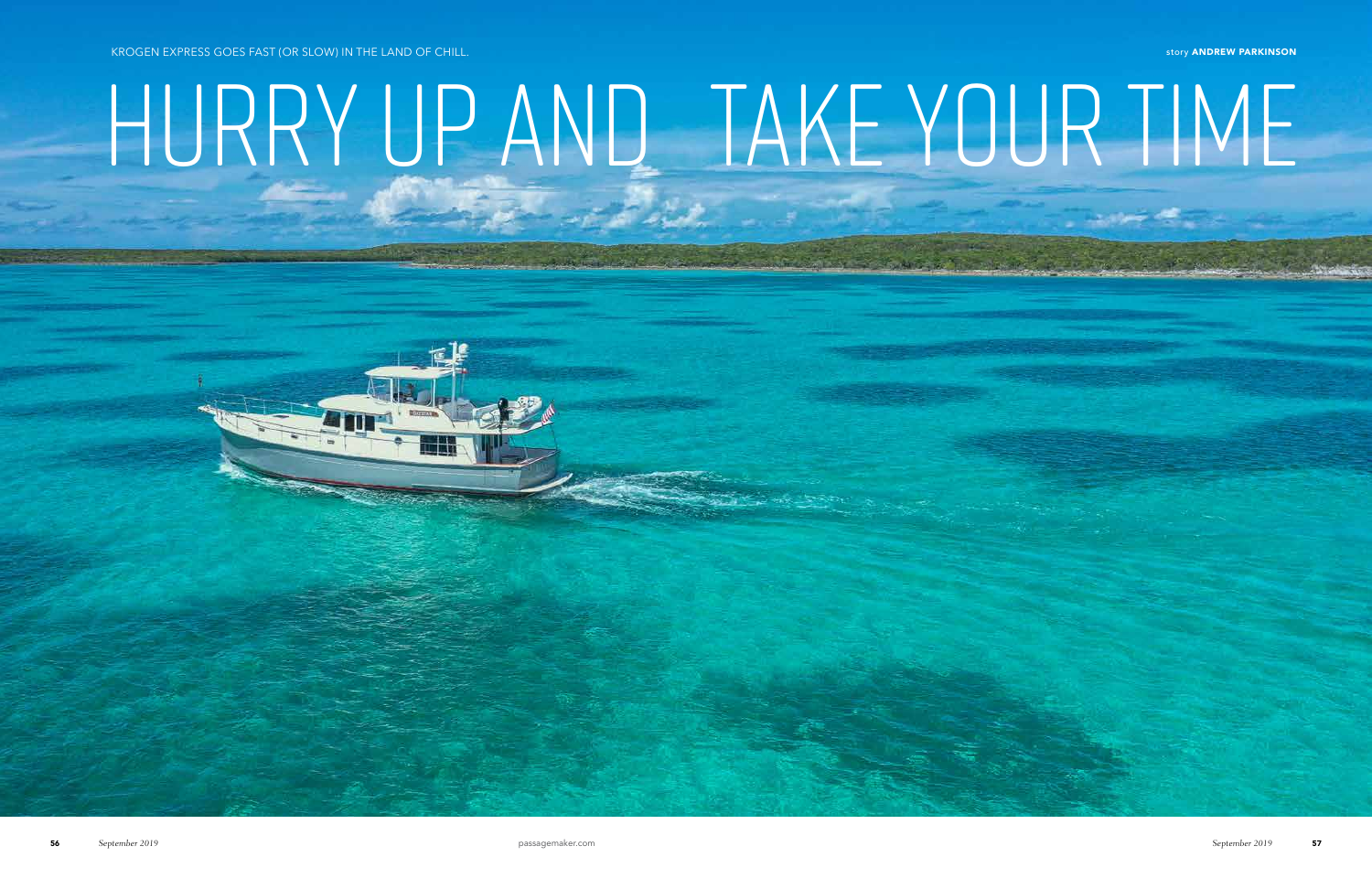Implementation of many, the Abacos embody all that's great about cruising in the Bahamas. The water is, in a word, stunning. On sunny days, you'd be hard-pressed to find a more breathtaking kaleidoscope of vibrant blues in n the eyes of many, the Abacos embody all that's great about cruising in the Bahamas. The water is, in a word, stunning. On sunny days, you'd be hard-pressed to find a more breathtaking kaleidoscope of vibrant blues in most swim beaches and snorkeling are second to none, with rich coral and abundant marine life in every direction. The villages are quaint, the locals treat you like family, and the conch is, well, conch, which I can't seem to stuff into my mouth fast enough.

While I've been to the Abacos many times, among my top visits has to be my most recent one. I joined the owner of Krogen Express, John Tegtmeyer, his wife, Betsie, and their rescue dogs, Zoey and M.E.—a schnoodle and a Jack Russell terrier mix, respectively—on a cruise aboard their new 52, *Daystar*.

Back in 2003, *Passagemaker* covered the launch of the first Krogen Express 52—an evolution of the KE49. The model launched after the Tegtmeyers, owners of their own 49 at the time, bought the company in 2001. Our writers found the boat to be a cruiser's cruiser, offering the salty, rugged performance of a trawler but with stylish lines reminiscent of graceful Manhattan commuter yachts of the 1920s.

With the model's newest iteration, the bones are still there, and as with any Krogen Express, the owners customized her to fit their cruising needs. For the Tegtmeyers, that included adding a hardtop on the flybridge; a sliding screen door in the salon entry, for gener ous ventilation while keeping the dogs secure; augmented reality electronics; and marble countertops in the galley and heads.

In the 18 years since Tegtmeyer took ownership of Krogen Express, the company has offered only one model, the 52, whose owners tend to keep the boats for years; you rarely see one hit the brokerage market. The 52 exudes a distinct DNA that stands out in a marina. You either love it or you don't, and that's just fine with Tegtmeyer, who is well aware that his boats appeal to a specific breed of cruiser.

Beyond its good looks and a few requisite bells and whistles, a Krogen Express is a fairly simple boat, and that's by design. In this boat's intended realm of cruising, functionality is the objective.

"We don't try to be as sophisticated as some boats; we just want [our boats] to work," says Tegtmeyer, who has logged more than 5,000 hours on Krogen Express boats. "This boat is designed to cruise, and it comes with everything you need to do that. I tell people, 'There's nothing that will happen to you that hasn't already happened to me on these boats.'"

The goal, he says, is to sell one or two hulls a year, not to mass produce a dozen at a time. The management team includes the Tegtmeyers and Bob Loudon, who serves as general manager, han dling both sales and the Krogen Express lifetime concierge service.

"That's it, and I wouldn't have it any other way," he says. "It allows us to stay close with our owners. Sure, a business needs to make money to support itself, but our secret to success isn't money driven. It's about making lasting relationships with our owners, while build ing a product we're proud of and being challenged to improve the





Andrew Parkinson

*M.E. the dog enjoys a bit of island time up top, while the salon and cockpit below seem an equally inviting place for a good book at anchor. An easy hike (facing page) down a lush, sandy trail across Great Guana Cay rewarded us with an unspoiled beach all to ourselves.*